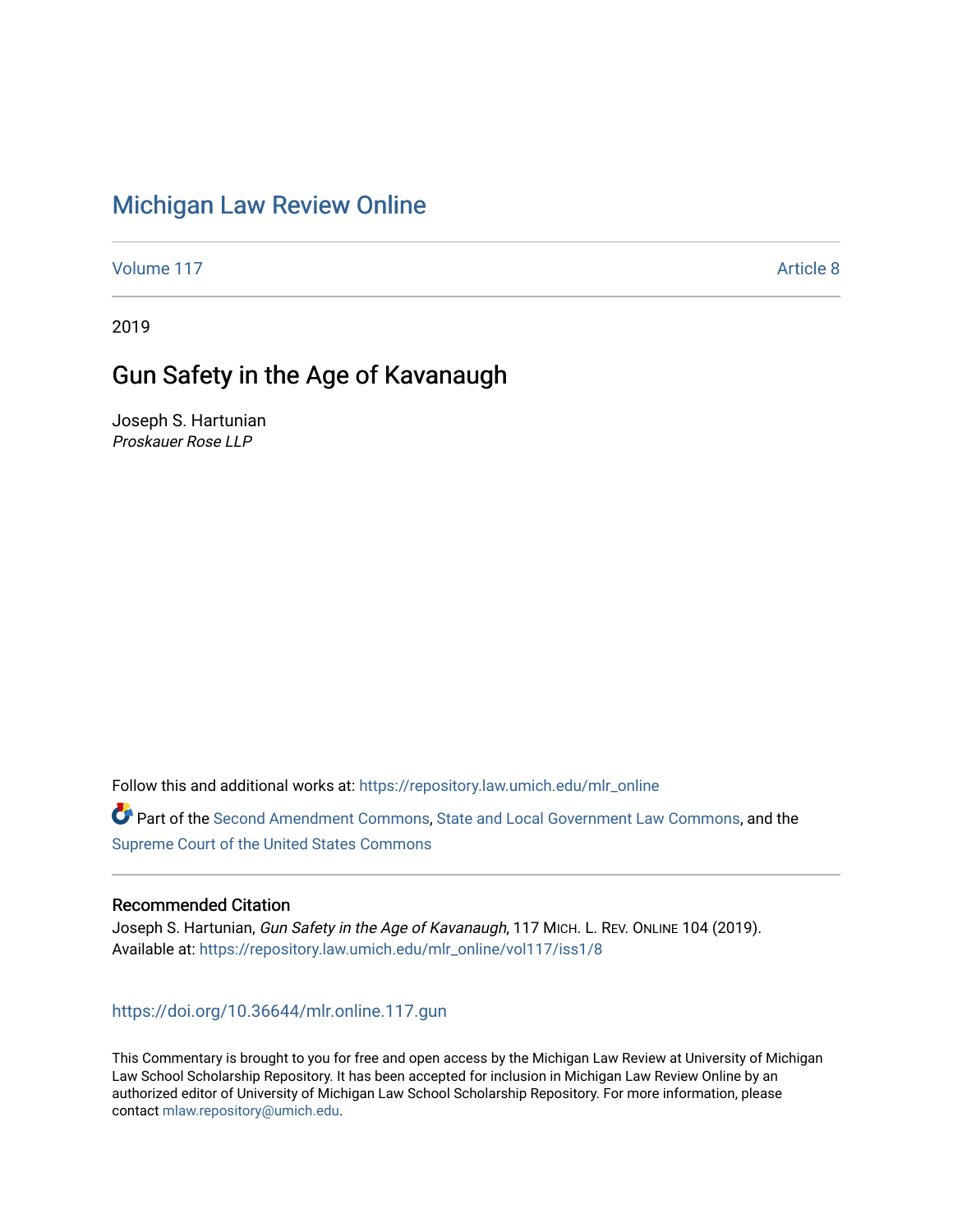### **GUN SAFETY IN THE AGE OF KAVANAUGH**

#### *Joseph S. Hartunian*\*

#### **INTRODUCTION**

In 2008, the Supreme Court undertook a historical analysis of the Second Amendment to the United States Constitution, which provides: "A well-regulated Militia, being necessary to the security of a free State, the right of the people to keep and bear Arms, shall not be infringed."<sup>1</sup> In the landmark case *District of Columbia v. Heller* (*Heller I*), Justice Antonin Scalia wrote the majority opinion, holding that this amendment "guarantee[s] the individual right to possess and carry weapons in case of confrontation."<sup>2</sup> This redefinition of one of the first additions to the Constitution carried enormous implications for gun owners, manufacturers, and policymakers; however, in the ten years since the ruling, the case is perhaps most notable for what it did *not* do.

"Of course the right [is] not unlimited," Justice Scalia wrote.<sup>3</sup> But what exactly are those limits? And how exactly should courts interpret this dramatic change in Second Amendment jurisprudence? "[S]ince this case represents this Court's first in-depth examination of the Second Amendment, one should not expect it to clarify the entire field," opined the majority in response to this question. $4$  Indeed, this job has been left to the lower courts in the years since. Though *Heller I* explicitly identifies certain types of regulations undisturbed by its holding, new regulations have come in the crossfire, especially as *McDonald v. City of Chicago* made Second Amendment rights applicable against the states through the Due Process Clause of the Fourteenth Amendment.<sup>5</sup>

Just three years later, in *Heller v. District of Columbia* (*Heller II*), the identical plaintiff from the original *Heller* opinion challenged new

Associate, Proskauer Rose LLP. Advisor to Senator Amy Klobuchar on the nomination of now-Justice Brett Kavanaugh to the Supreme Court, Fall 2018. Legislative Aide to Senator Charles E. Schumer, Committee on the Judiciary, United States Senate, 2013-2015. Villanova University, B.A., 2012; University of Michigan Law School, J.D., 2018. Thanks to Chris Stackhouse for helpful tone-modulation advice, to Elizabeth Farrar, Keagan Buchanan, Marc Lanoue and Julia Bradley for listening throughout the writing process, and to the editors at Michigan Law Review for their incredibly hard work.

<sup>1.</sup> U.S. CONST. amend. II.

<sup>2. 554</sup> U.S. 570, 592 (2008).

<sup>3.</sup> *Heller I*, 554 U.S. at 595.

<sup>4</sup>*. Id.* at 635.

<sup>5. 561</sup> U.S. 742, 791 (2010).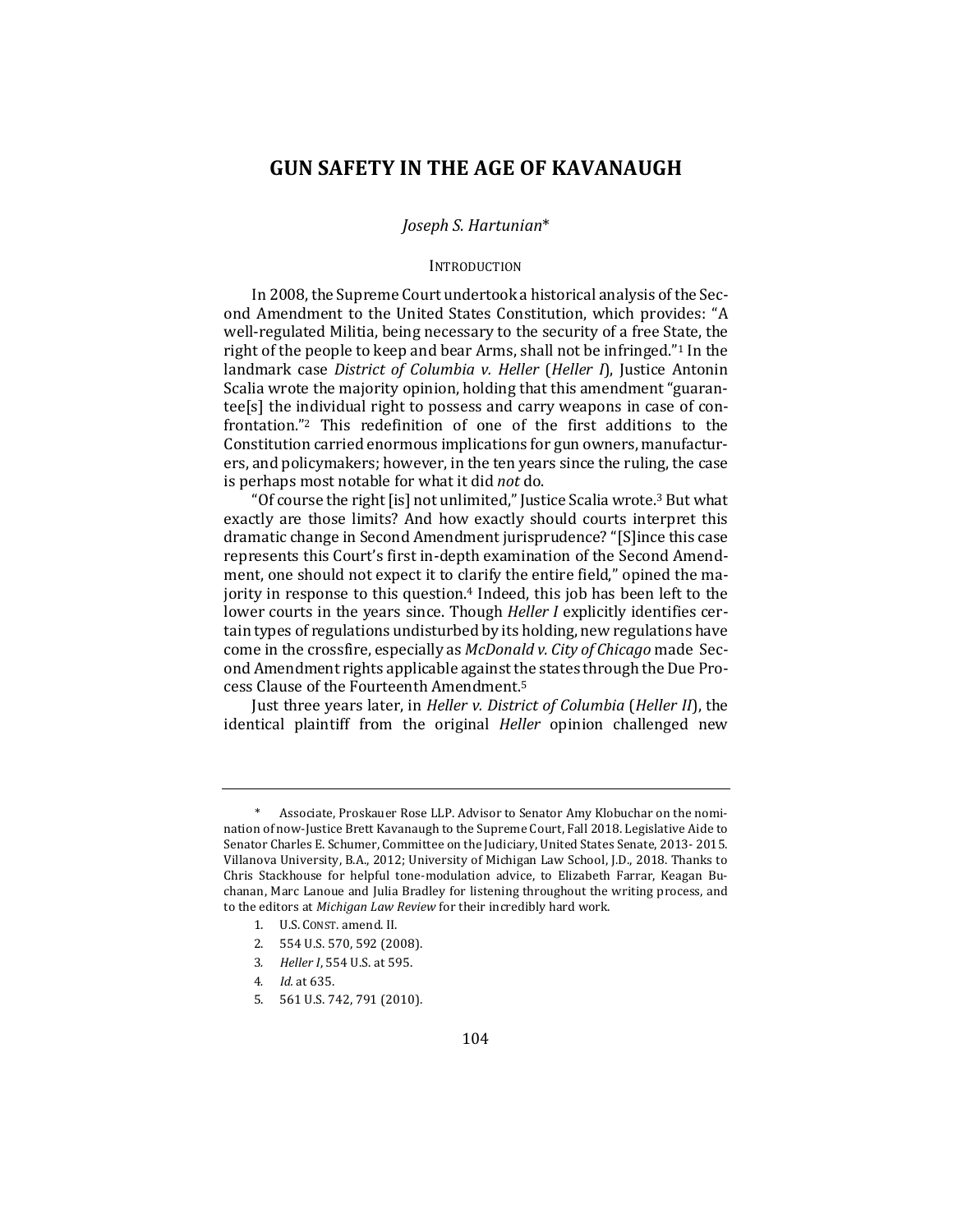regulations adopted by the District in the wake of *Heller I*.<sup>6</sup> On appeal to the Court of Appeals for the District of Columbia Circuit, then-Circuit Judge Brett Kavanaugh filed a dissenting opinion arguing that the measures taken by the District remained unconstitutional, applying a unique "history and tradition" based test that differs from the standards of review that other courts have applied to Second Amendment challenges since Heller I.<sup>7</sup>

With Kavanaugh's nomination and ascension to the Supreme Court in fall 2018, Second Amendment jurisprudence remains in flux, but it will likely come to be clarified during his tenure—and possibly as soon as later this term. This Essay takes stock of the different approaches adopted and advocated for in evaluating constitutional challenges in Second Amendment opinions throughout the country. The author's hope is that doing so will help highlight the contours for debate when the Supreme Court does finally start to define some of the limits purported to exist by Justice Scalia. Part I analyzes the paths explicitly rejected by *Heller I* by reviewing the limits considered allowable by Justice Scalia. Part II considers the ongoing debate between the courts on the application of "strict" or "intermediate" scrutiny for Second Amendment challenges. Part III examines then-Judge Kavanaugh's *Heller II* opinion in comparison to the other options, and finally Part IV discusses the implications of Kavanaugh's novel approach, particularly in light of the recent change in the Supreme Court's Fourth Amendment jurisprudence and the Court's grant of certiorari in *New York State Rifle & Pistol Ass'n v. City of New York*.<sup>8</sup>

#### I. THE ROAD NOT TAKEN

After declaring that the Second Amendment grants an individual a right to possess a firearm for self-defense, Part III of *Heller I* set out some of the limitations the Court was placing on its expansive new reading:

[N]othing in our opinion should be taken to cast doubt on longstanding prohibitions on the possession of firearms by felons and the mentally ill, or laws forbidding the carrying of firearms in sensitive places such as schools and government buildings, or laws imposing conditions and qualifications on the commercial sale of arms.<sup>9</sup>

In the footnote to that passage, Justice Scalia noted that "[w]e identify these presumptively lawful regulatory measures only as examples; our list does not purport to be exhaustive."<sup>10</sup>

<sup>6.</sup> Heller v. District of Columbia (*Heller II*), 670 F.3d 1244 (D.C. Cir. 2011).

<sup>7</sup>*. See id.* at 1269.

<sup>8. 883</sup> F.3d 45 (2d Cir. 2018), cert. granted, 139 S. Ct. 939 (mem.).

<sup>9.</sup> *Heller I*, 554 U.S. at 626-27.

<sup>10</sup>*. Id.* at 627 n.26.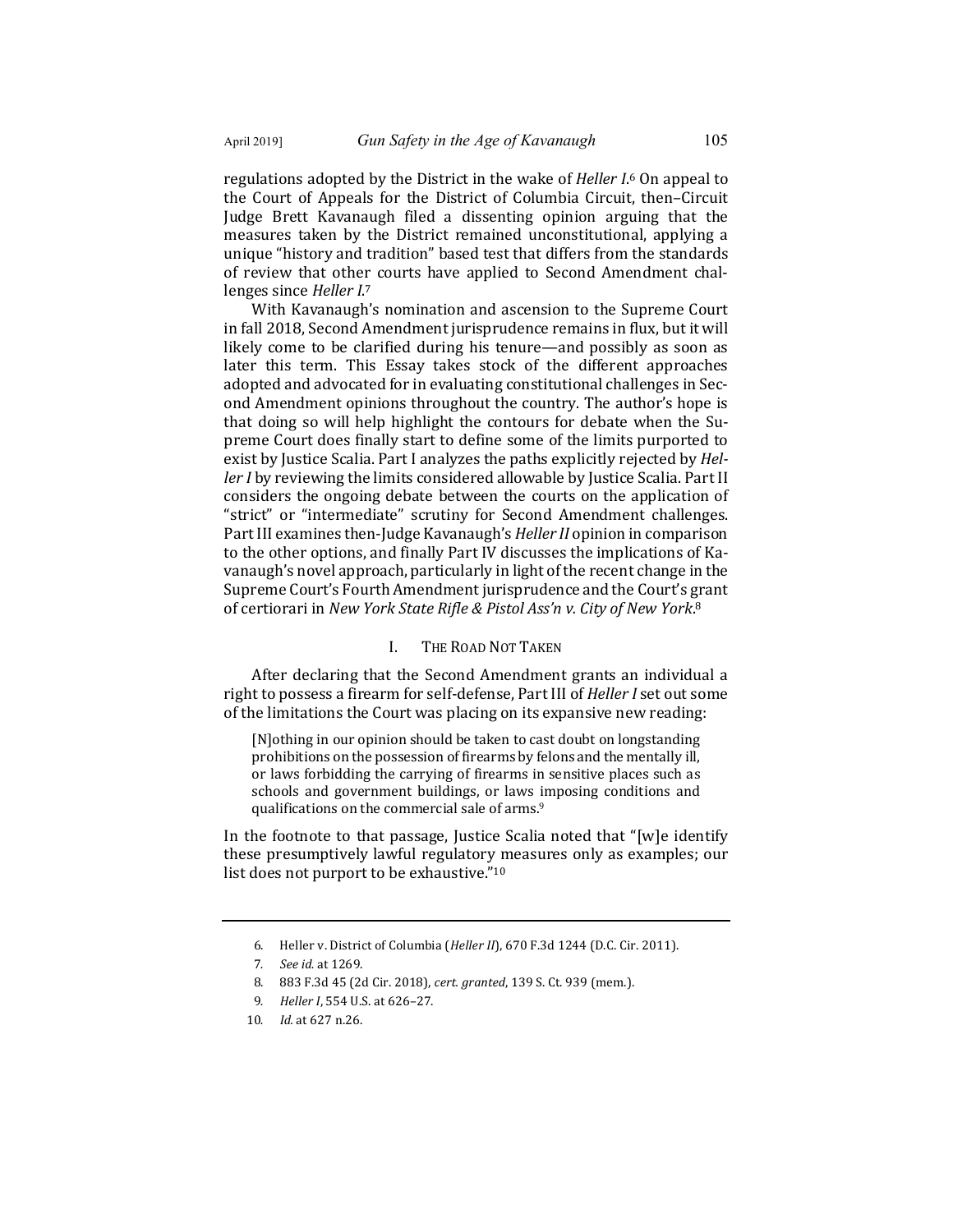In dissent, Justice Breyer took issue with the fact that the majority failed to outline the contours of this redefined right to bear arms. Specifically, Justice Breyer took issue with the majority's failure to adopt a level of scrutiny that could be used to analyze challenges to federal statutes.<sup>11</sup> Instead, the majority declared that "under any of the standards of scrutiny that we have applied to enumerated constitutional rights,"<sup>12</sup> the District of Columbia law challenged by Dick Heller that prevented D.C. residents from carrying useable firearms in the home was unconstitutional.

By holding the District of Columbia restriction to be unconstitutional, Justice Scalia explicitly rejected evaluating Second Amendment challenges under "rational basis scrutiny."<sup>13</sup> Occasionally, constitutional rights of individuals are analyzed under this so-called "rational basis test," which requires a statute's disparate treatment to bear a rational relationship to some legitimate government purpose.<sup>14</sup> Justice Scalia argued in *Heller I* that applying a rational basis test to Second Amendment challenges "would be redundant with the separate constitutional prohibitions on irrational laws," and therefore cannot be the test applied.<sup>15</sup>

The other potential test for Second Amendment challenges rejected by the *Heller I* court was Justice Breyer's "interest-balancing inquiry."<sup>16</sup> Breyer believed that gun safety regulations advance two compelling government interests—one of the elements required under the traditional strict scrutiny analysis. Both the government's concern for the safety and lives of its citizens<sup>17</sup> and the general government interest in preventing  $\frac{18 \text{ will almost always be applicable when considering the legitimate}}{10}$ of a gun safety regulation. Gun regulations have been adopted in recent years as a reaction to widespread school shootings and gun violence across the country, as officials attempt to find a way to stem the violence.<sup>19</sup> Because of this, Justice Breyer argued, application of the strict scrutiny test will always jump to an analysis of whether the burden on the individual's Second Amendment rights outweighs the compelling

12. *Id.* at 628 (majority opinion).

- 15. *Heller I*, 554 U.S. at 628 n.27.
- 16. Id. at 689 (Breyer, J., dissenting).
- 17. *Id.* (citing United States v. Salerno, 481 U.S. 739, 755 (1987)).
- 18. *Id.* (citing United States v. Salerno, 481 U.S. 739, 750, 754 (1987)).

19. *See, e.g.*, Meghan Keneally, *How Gun Laws Have Changed in 4 States Since the Parkland Shooting*, ABCNEWS (Mar. 26, 2018), https://abcnews.go.com/US/states-gunlaws-changed-parkland/story?id=53902445 [https://perma.cc/F5KW-3K75].

<sup>11.</sup> *Id.* at 687-91 (Breyer, J., dissenting). Until *McDonald*, the Second Amendment was only applied against the federal government.

<sup>13.</sup> *Id.* at 628 n.27.

<sup>14.</sup> *See* Armour v. City of Indianapolis, 566 U.S. 673, 689 (2012); see also Thomas B. Nachbar, The Rationality of Rational Basis Review, 102 VA. L. REV. 1627 (2016).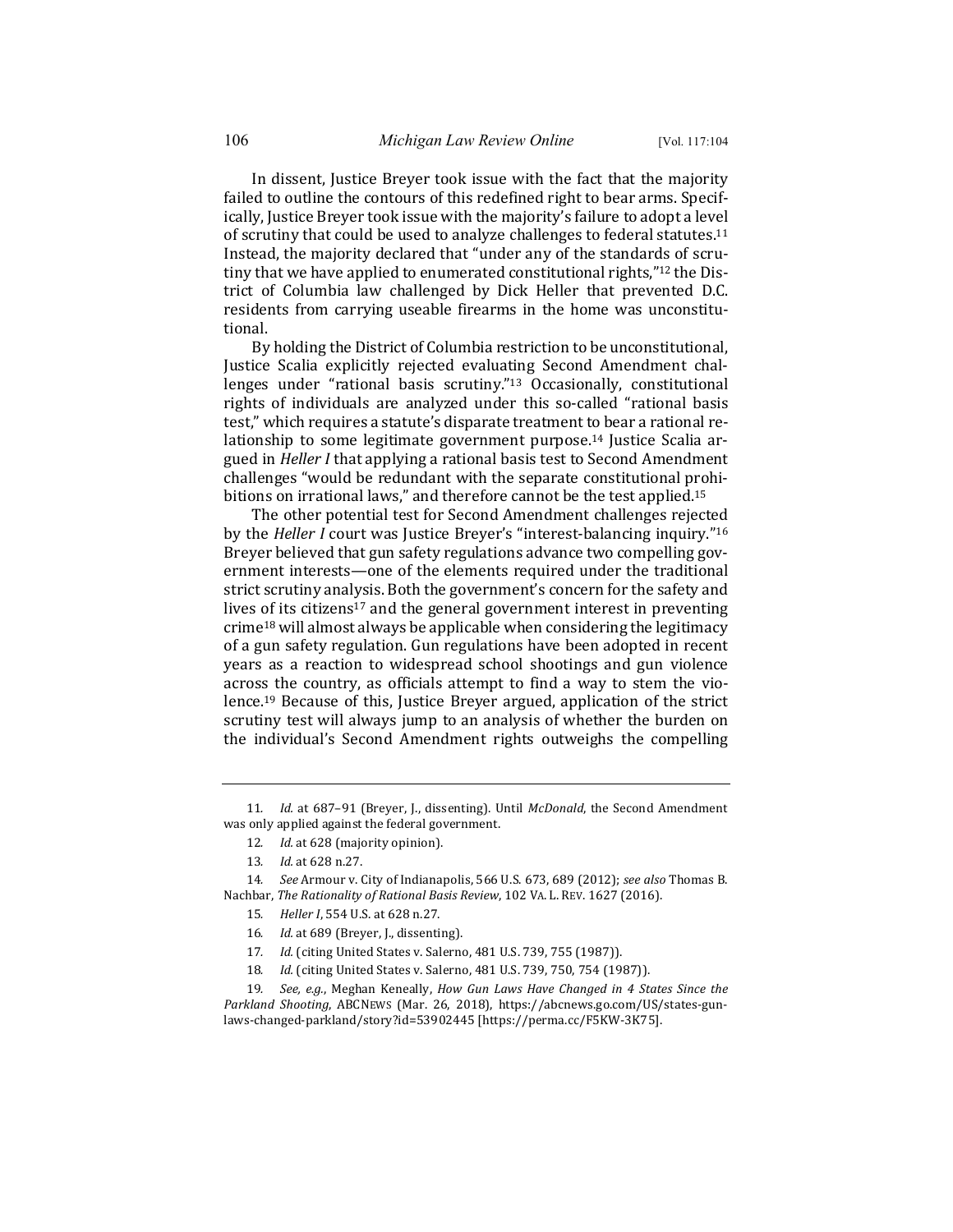government interest in regulation. As a result, he argued, courts shouldn't get bogged down in the scrutiny tests and instead should just weigh the overall burden to the individual's right under the Second Amendment.<sup>20</sup>

This interest-based test would determine whether a statute burdens the individual's Second Amendment rights in a way or to an extent that is out of proportion with the statute's salutary effects upon other important government interests.<sup>21</sup> By advocating for this interest-balancing inquiry, Justice Breyer abandoned the traditional secondary component of strict scrutiny analysis, as described *infra*. Instead, the only evaluation left for the courts to determine under his test is "whether the regulation at issue impermissibly burdens the [interests protected by the Second Amendment] in the course of advancing" governmental public-safety concerns.<sup>22</sup> There is no "tailoring" investigation for the regulatory approach pursued by the statute, as is typically done in strict scrutiny (where the regulation must be narrowly tailored) or in intermediate scrutiny (where it must be substantially related). Instead, the judge simply would make a determination on the weight of the burden to the plaintiff.<sup>23</sup> The majority explicitly rejects this approach as "judge-empowering," unique, and out of line with other enumerated constitutional- right inquiries.<sup>24</sup> By rejecting this approach, Justice Scalia criticized a test that was at least somewhat novel—specifically because it was in fact non-traditional or unique even though Justice Breyer claimed that similar analyses exist elsewhere in constitutional analysis.<sup>25</sup> Instead, the Court expressed a clear general preference for using the "traditionally expressed levels (strict scrutiny, intermediate scrutiny, rational basis)" for evaluative purposes. $26$ 

The rejection of these two tests is important for one primary reason: the Court's preference for the traditional levels of scrutiny tests in evaluating Second Amendment challenges stands in stark contrast to then-Judge Kavanaugh's repeated assertions that the *Heller I* court implicitly adopted his own unique "history- and- tradition based test."27

27. Heller v. District of Columbia (*Heller II*), 670 F.3d 1244, 1270 (D.C. Cir. 2011) (Kavanaugh, J., dissenting).

<sup>20.</sup> *Heller I*, 544 U.S. at 689-90 (Breyer, J., dissenting).

<sup>21</sup>*. Id.*

<sup>22</sup>*. Id.* at 689.

<sup>23</sup>*. See id.* at 689–90.

<sup>24.</sup> *See id.* at 634. (majority opinion) ("We know of no other enumerated constitutional right whose core protection has been subjected to a freestanding 'interest balancing' approach.").

<sup>25.</sup> *Id.* at 690 (Breyer, J., dissenting) (citing Mathews v. Eldridge, 424 U.S. 319, 339– 49 (1976)).

<sup>26.</sup> *Id.* at 634 (majority opinion).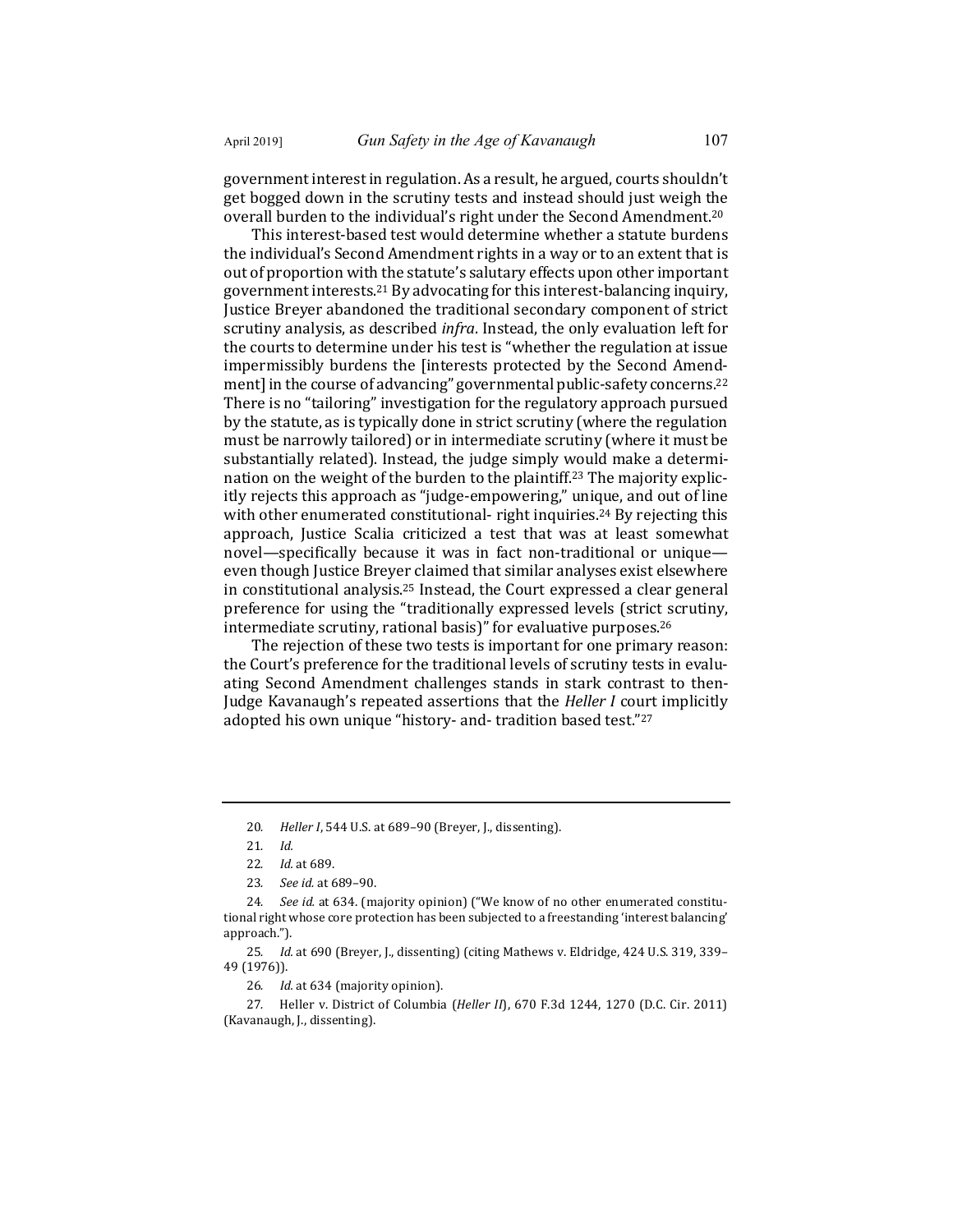#### II. THE DIVIDING LINE

In the years since *Heller I*, the courts have taken to hashing out their own standards of review. As with other constitutional challenges,<sup>28</sup> the initial inquiry is whether the individual's rights are implicated by the statute or regulation at hand.<sup>29</sup> When an individual's Second Amendment rights are implicated, the courts apply their chosen method of evaluation. While the vast majority of circuit courts have adopted intermediate scrutiny as the appropriate standard at least in some contexts,<sup>30</sup> a small minority of opinions have challenged the status quo. These opinions have universally come either in the form of nonbinding concurrences, $31$  dissents,<sup>32</sup> or in opinions subsequently reversed.<sup>33</sup> Some courts have further split the inquiry, holding that some restrictions, such as those affecting possession inside the home (most similar to those challenged in *Heller I*) are subject to strict scrutiny, while others should be subject to intermediate scrutiny.<sup>34</sup> This debate is relevant only so far as some restrictions

30. Binderup v. Attorney Gen., 836 F.3d 336, 346-47 (3d Cir. 2016) (en banc) (reaffirming the choice of intermediate scrutiny in *United States v. Marzzarella*, 614 F.3d 85 (3d Cir. 2010)); N.Y. State Rifle & Pistol Ass'n v. Cuomo, 804 F.3d 242, 260-61 (2d Cir. 2015) (upholding New York- and Connecticut-law bans on certain semi-automatic weapons and large-capacity magazines under intermediate scrutiny); Bonidy v. U.S. Postal Serv., 790 F.3d 1121, 1126 (10th Cir. 2015) ("If Second Amendment rights apply outside the home, we believe they would be measured by the traditional test of intermediate scrutiny."); United States v. Chester, 628 F.3d 673, 682 (4th Cir. 2010) (rejecting the application of strict scrutiny desired by defendant-appellant); United States v. Skoien, 614 F.3d 638, 641-42 (7th Cir. 2010) (en banc) (avoiding a categorical answer to the scrutiny question but requiring "some form of strong showing").

31. *See* Tyler v. Hillsdale Cty. Sheriff's Dep't (*Tyler II*), 837 F.3d 678, 692 (6th Cir. 2016) (Boggs, J., concurring) ("The proper level of scrutiny is strict scrutiny, as with other fundamental constitutional rights . . . ."); United States v. Chovan, 735 F.3d 1127, 1145-46, 1149-52 (9th Cir. 2013) (Bea, J., concurring) ("Categorical curtailment of constitutional rights based on an individual's status requires more rigorous analysis than intermediate scrutiny.").

32. *See* Nat'l Rifle Ass'n v. Bureau of Alcohol, Tobacco, Firearms & Explosives, 714 F.3d 334, 336 (5th Cir. 2013) (Jones, J., dissenting from denial of rehearing en banc) ("[T]he level of scrutiny required [for the case] must be higher than [intermediate scrutiny]."); *Heller II*, 670 F.3d at 1284 (Kavanaugh, J., dissenting from denial of rehearing en banc) ("Even if it were appropriate to apply one of the levels of scrutiny after *Heller [I]*, surely it would be strict scrutiny rather than  $\dots$  intermediate scrutiny  $\dots$ .").

33. See Tyler v. Hillsdale Cty. Sheriff's Dep't (*Tyler I*), 775 F.3d 308 (6th Cir. 2014), *rev'd en banc*, 837 F.3d 678 (6th Cir. 2016) (en banc) [hereinafter *Tyler I*] (finding after an application of strict scrutiny to a mental health related prohibition that the prohibition violated the Second Amendment).

34. *See* Nat'l Rifle Ass'n of Am. v. Bureau of Alcohol, Tobacco, Firearms & Explosives, 700 F.3d 185, 194 (5th Cir. 2012); United States v. Masciandaro, 638 F.3d 458, 469-70 (4th

<sup>28.</sup> See Ezell v. City of Chicago, 651 F.3d 684, 702 (7th Cir. 2011) (noting the parallels between firearms and free speech threshold inquiries).

<sup>29.</sup> See, e.g., Heller II, 670 F.3d at 1252 (majority opinion).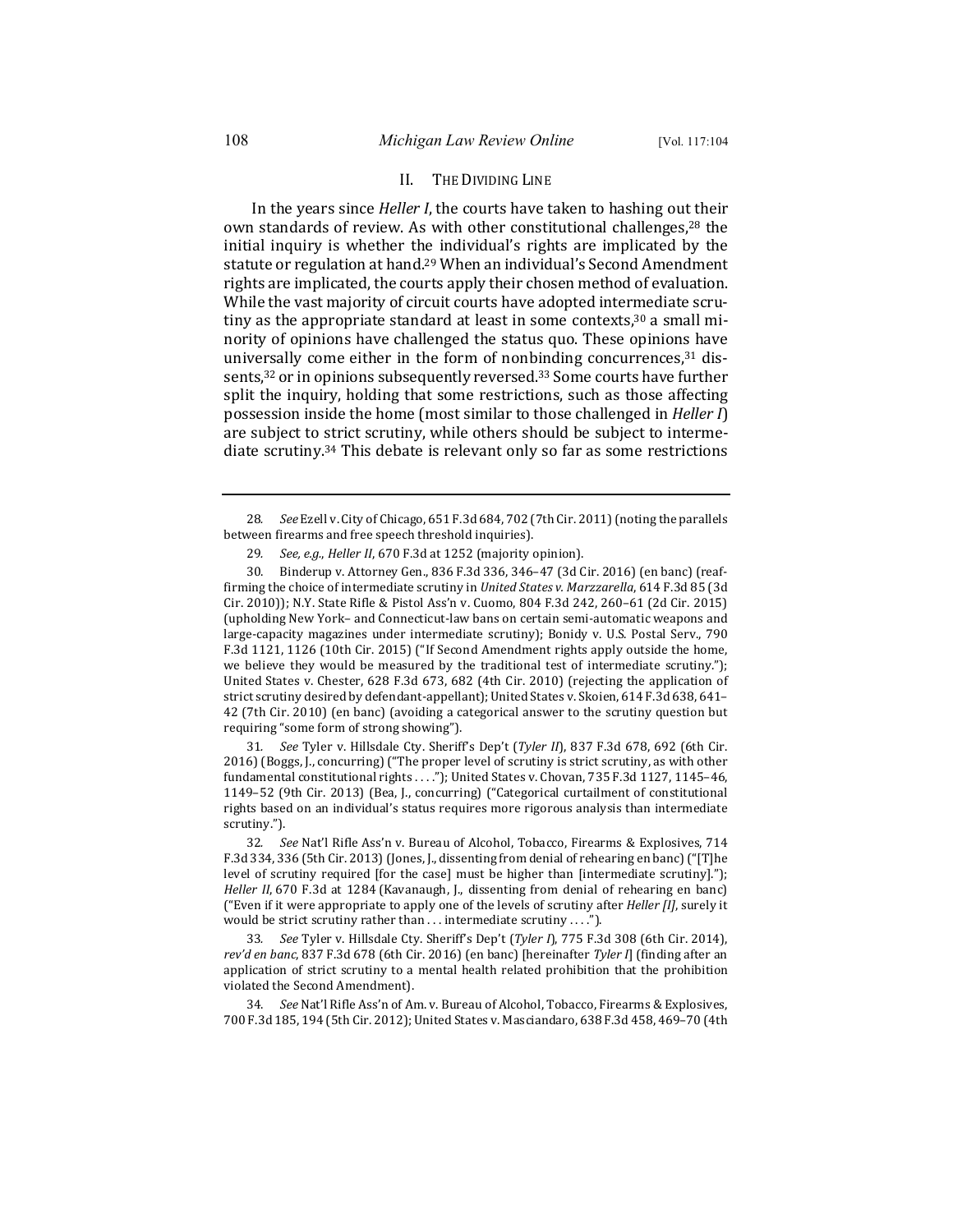affect the "core" of the Second Amendment right, and therefore may implicate strict scrutiny, versus non-"core" restrictions, which should implicate intermediate scrutiny.<sup>35</sup> This breakdown is similar to First Amendment jurisprudence, where content-based restrictions trigger strict scrutiny, while more neutral time, place, or manner restrictions receive intermediate scrutiny.<sup>36</sup> Because the Supreme Court has not yet opined on the standard of review to be applied in *any* Second Amendment challenge, the "core"–"non-core" inquiry is secondary to the initial inquiry of exactly what test to apply.

In one of the only circuit court decisions to openly adopt strict scrutiny, the Sixth Circuit initially found that a commonly used federal gun safety statute, 18 U.S.C. § 922(g), violated an individual's Second Amendment rights.<sup>37</sup> The individual was prohibited from purchasing a firearm under  $\S 922(g)(4)$ ,<sup>38</sup> which blocks the sale of firearms to anyone "committed to a mental institution."<sup>39</sup> Clifford Chase Tyler, the plaintiff, had been committed in 1986 when his daughters became concerned about his health following a divorce, and in 2012 he sought a declaratory judgment that  $\S 922(g)(4)$  was unconstitutional as applied to him.<sup>40</sup> Over twentyfive years after his commitment, a 2012 psychological evaluation found no evidence of mental illness, but the state of Michigan still denied his attempt to purchase a firearm under  $\S 922(g)(4)$ .<sup>41</sup> The initial panel found that because neither the federal government nor the state of Michigan provided any potential for relief from  $\S 922(g)(4)$ , the statute was not narrowly tailored and did not survive strict scrutiny.<sup>42</sup> Upon rehearing en banc, however, a majority of the Sixth Circuit found that the inherent risk to others posed by the right of self-defense supported the use of intermediate scrutiny, a burden that the government still failed to meet.<sup>43</sup> In making their decision, the en banc court noted the majority of its sister circuits had adopted the intermediate scrutiny test for other  $\S 922(g)$ challenges.44

- 35. *See Young*, 896 F.3d at 1068; *Chester*, 628 F.3d at 682-83.
- 36*. Chester*, 628 F.3d at 682.
- 37*. Tyler I*, 775 F.3d at 334.
- 38*. Id.* at 313.
- 39. 18 U.S.C. § 922(g)(4) (2012).
- 40. Tyler I, 775 F.3d at 311, 313-14.
- 41*. Id.* at 314–15.
- 42*. Id.* at 334, 343.

43. Tyler v. Hillsdale Cty. Sheriff's Dep't (*Tyler II*), 837 F.3d 678, 692, 699 (6th Cir. 2016) (en banc).

44*. Id.* at 692.

Cir. 2011); see also Young v. Hawaii, 896 F.3d 1044, 1068 (9th Cir. 2018) ("We treat this approach as a 'sliding scale.'").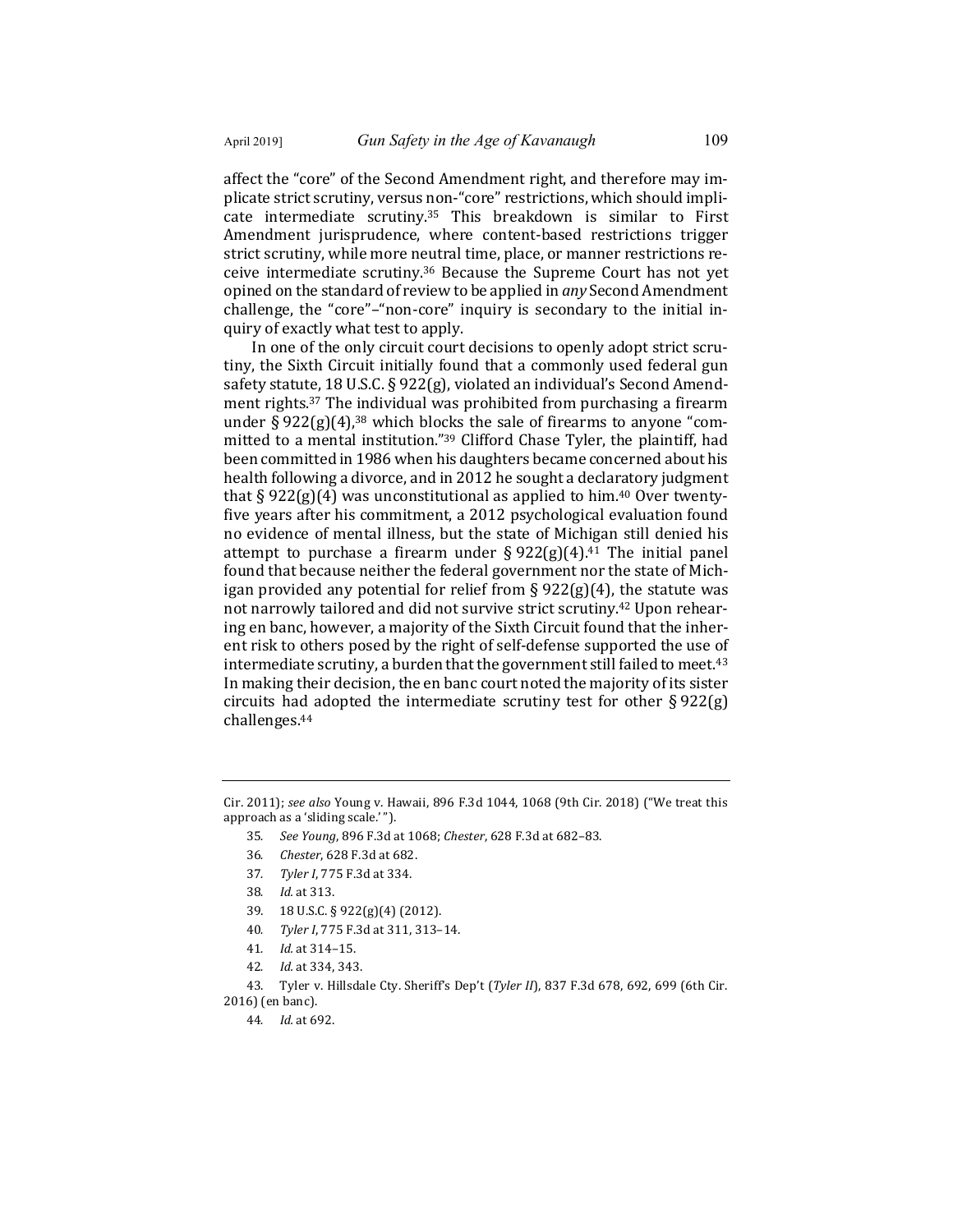One argument recently advanced is that after *McDonald*, which declared the right to own a firearm a "fundamental" right, the Second Amendment should be afforded the same protections as other fundamental rights, and therefore should trigger application of strict scrutiny.<sup>45</sup> This argument fails to account for the fact that there is almost always a threshold inquiry determining the scope of the infringement in question. In First Amendment cases, it is the type of restriction being challenged.<sup>46</sup> In privacy cases, particularly abortion cases, restrictions are not evaluated under strict scrutiny.<sup>47</sup> Further, the circuits that adopted the intermediate scrutiny standard in the wake of *Heller I* have had the opportunity to reconsider in light of *McDonald* and have rejected changing their applicable tests.<sup>48</sup> Finally, this argument is confronted head on by the majority in *Heller II*. Writing for the majority, Judge Douglas Ginsburg recognized that the court "often applies strict scrutiny to legislation that impinges upon a fundamental right"; however, he also noted that "it does not logically follow that strict scrutiny is called for whenever a fundamental right is at stake."<sup>49</sup> The holding of *McDonald* that the right to bear arms is fundamental therefore does not resolve the evaluationstandards question.<sup>50</sup>

Although his own test was rejected by the *Heller I* majority,<sup>51</sup> Justice Breyer aptly noted that the majority, at least implicitly, also rejected strict scrutiny as the method of evaluation for all gun safety regulations.<sup>52</sup> Strict scrutiny requires that a court determine whether the law at issue is

<sup>45.</sup> *Id.* at 702 (Boggs, J., concurring) ("The proper level of scrutiny is strict scrutiny, as with other fundamental rights  $\dots$ .").

<sup>46.</sup> *See* Citizens United v. Fed. Election Comm'n, 558 U.S. 310, 339-41 (2010) (explaining restrictions allowed in the particular context of political speech).

<sup>47.</sup> *See* Planned Parenthood of Se. Pa. v. Casey, 505 U.S. 833, 901 (1992). In fact, one should note that the Ninth Circuit, at least at one point, considered a "substantial burden" standard similar to the undue burden standard as potentially applicable in the Second Amendment context. See Nordyke v. King, 644 F.3d 776, 785 (9th Cir. 2011), reh'g en banc granted, 915 F.3d 681 (mem.) (9th Cir. 2019). This did not hold as the applicable Ninth Circuit standard. See Young v. Hawaii, 896 F.3d 1044, 1068 (9th Cir. 2018).

See Kolbe v. Hogan, 849 F.3d 114, 138 (4th Cir. 2017) (reaffirming *United States v.* Chester, 628 F.3d 673 (4th Cir. 2010), by applying intermediate scrutiny); Binderup v. Attorney Gen., 836 F.3d 336, 341, 346 (3d Cir. 2016) (declining to follow the district court's choice of strict scrutiny and instead applying intermediate scrutiny under *Marzzarella*); Bonidy v. U.S. Postal Serv., 790 F.3d 1121, 1126 (10th Cir. 2015) (reaffirming *United States v. Reese*, 627 F.3d 792, 802 (10th Cir. 2010)).

<sup>49.</sup> Heller v. District of Columbia (*Heller II*), 670 F.3d 1244, 1256 (D.C. Cir. 2011) (citations omitted).

<sup>50.</sup> See Adam Winkler, *Scrutinizing the Second Amendment*, 105 MICH. L. REV. 683, 697–98, 700 (2007).

<sup>51.</sup> District of Columbia v. Heller (*Heller I*), 554 U.S. 570, 634-35 (2008).

<sup>52.</sup> *Id.* at 688 (Breyer, J., dissenting).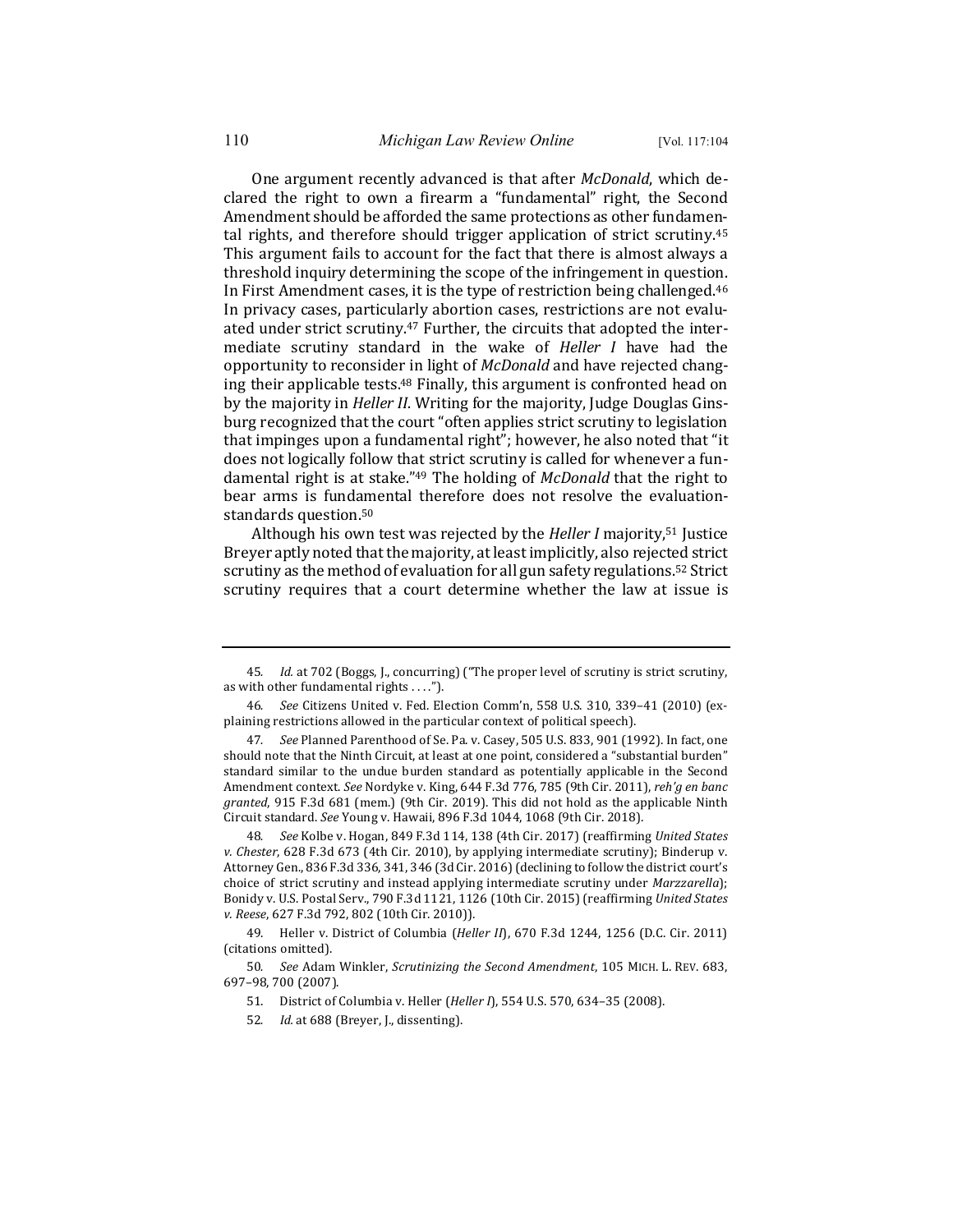"narrowly tailored to achieve a compelling governmental interest."<sup>53</sup> But it appears on the face of the opinion that the *Heller I* majority rejected that approach by including substantial carve outs for existing regulations that it purported not "to cast doubt on."<sup>54</sup> Widespread prohibitions on the possession of firearms by the mentally ill would almost certainly fail strict scrutiny, because such prohibitions are not "narrowly tailored."<sup>55</sup> Nonetheless, several minority opinions have essentially argued that the *Heller I* footnote 26 is nonexistent, and even longstanding restrictions should fail because they do not specifically exist within the ambit of the prescribed *Heller I* majority's exceptions.<sup>56</sup>

If rational basis evaluation doesn't apply, and strict scrutiny doesn't always apply, and novel approaches like Justice Breyer's have already been rejected, then it appears intermediate scrutiny is the standard under which most, if not all, Second Amendment challenges are analyzed.<sup>57</sup> Yet Justice Brett Kavanaugh selected "none of the above" when considering a Second Amendment challenge in *Heller II*.<sup>58</sup>

#### III. THE KAVANAUGH APPROACH

Though he proclaimed that his opinion was "all about precedent"<sup>59</sup> and that " $[m]$ any other judges ... have agreed with the approach  $[he]$  set forth in that case"<sup>60</sup> in his Supreme Court confirmation hearings before the Senate Judiciary Committee, Justice Kavanaugh seems to be out on an island in his Second Amendment jurisprudence. This is important to note because it would not be the first time that Justice Kavanaugh adopted a

56. *See* Nat'l Rifle Ass'n. v. Bureau of Alcohol, Tobacco, Firearms & Explosives, 714 F.3d 334, 343 (5th Cir. 2013) (Jones, J., dissenting from denial of rehearing en banc) (arguing that federal laws prohibiting individuals younger than 21 years of age are unconstitutional since they are not felons or mentally ill, as portrayed as constitutional in *Heller I*). But the *Heller I* majority explicitly states in footnote 26 that it selected those "presumptively lawful regulatory measures only as examples; our list does not purport to be exhaustive." *Heller I*, 554 U.S. at 627 n.26.

57. This Essay leaves for another day the "sliding scale" dispute at issue in *Young v. Hawaii*, 896 F.3d 1044, 1068 (9th Cir. 2018).

58. *See* Heller v. District of Columbia (*Heller II*), 670 F.3d 1244, 1271 (D.C. Cir. 2011) (Kavanaugh, J., dissenting).

59. The Nomination of Brett M. Kavanaugh to Be an Associate Justice of the Supreme *Court of the United States: Hearing Before the S. Comm. on the Judiciary*, 115th Cong. (Sept. 6, 2018).

<sup>53.</sup> *Id.* (citing Abrams v. Johnson, 521 U.S. 74, 82 (1997)).

<sup>54.</sup> *Id.* at 626-27 (majority opinion).

<sup>55.</sup> See Tyler v. Hillsdale Cty. Sheriff's Dep't (Tyler I), 775 F.3d 308, 334, 344 (6th Cir. 2014), rev'd en banc, 837 F.3d 678 (6th Cir. 2016) (finding after an application of strict scrutiny to a mental health related prohibition that the prohibition violated the Second Amendment).

<sup>60</sup>*. Id.*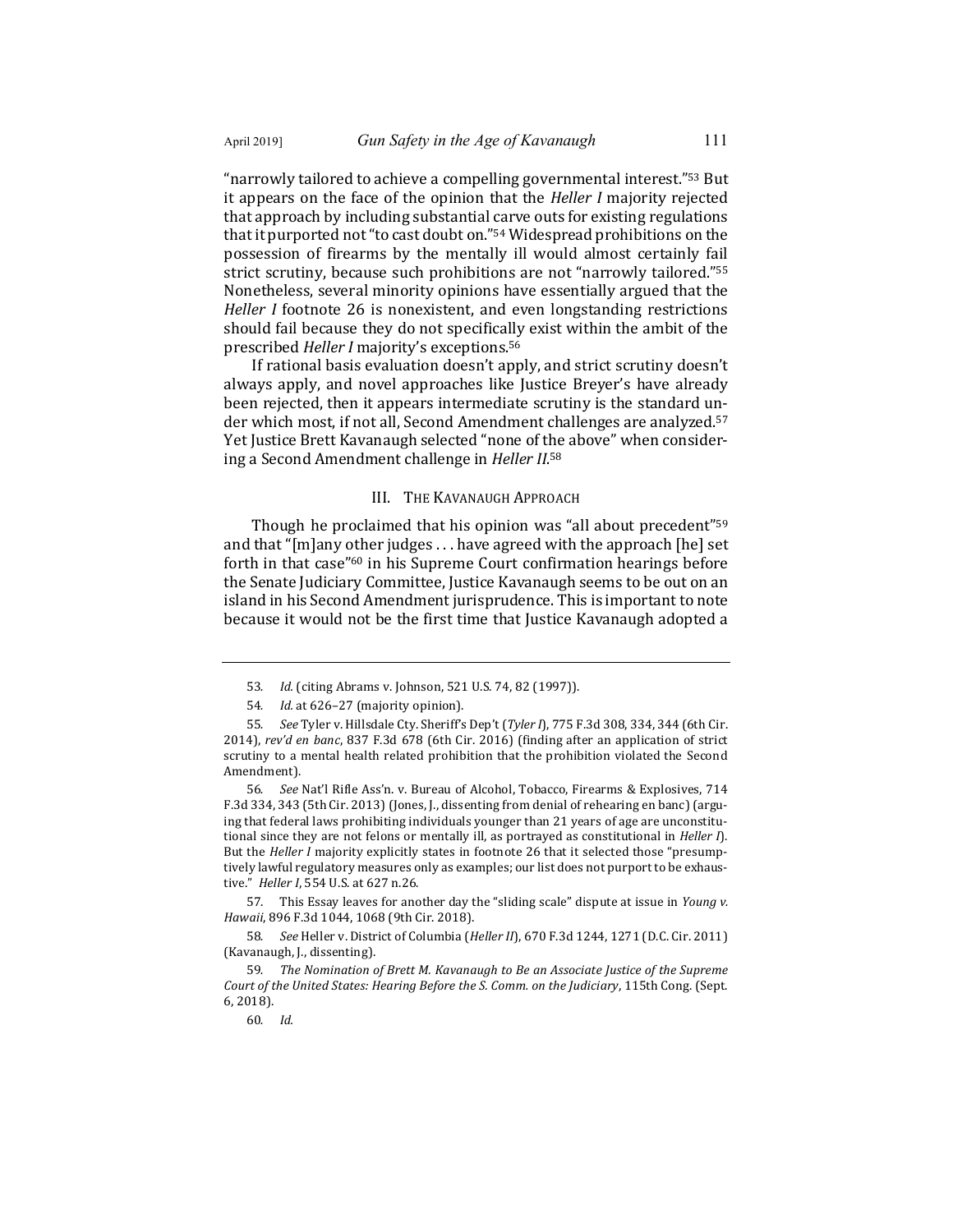unique interpretation of a constitutional amendment as a circuit court judge in a case and then saw that interpretation adopted by the Supreme Court.61

After the Court invalidated its prohibition on handguns in *Heller I*, the District of Columbia went back to the drawing board. "[T]he D.C. Council passed emergency legislation" in the wake of the decision in an attempt to bring the District's laws in line with the holding.<sup>62</sup> The Firearms Registration Amendment Act of 2008 required the registration of all firearms owned by residents in the District.<sup>63</sup> The registration requirements included mandatory ballistics testing,<sup>64</sup> limitations on the number of pistols registered,<sup>65</sup> and renewal of the registration certificate every three years.<sup>66</sup> The new requirements also banned "assault weapons," as defined by the Act, which included certain brands and models of semi-automatic firearms, as well as semi-automatic firearms that possessed specific features.<sup>67</sup> Finally, the Act also prohibited possession of magazines with a capacity of more than ten rounds.<sup>68</sup> The plaintiffs<sup>69</sup> challenged these restrictions as violating their Second Amendment rights.<sup>70</sup>

The majority, consisting of two Reagan appointees (Judges Douglas Ginsburg and Karen Henderson)<sup>71</sup> took the restrictions in turn. They explicitly adopted the same analysis that the Third, Fourth, Seventh, and Tenth Circuits had already adopted at that point, first asking whether or not the provision falls within the scope of the amendment.<sup>72</sup> The court concluded that basic registration requirements for handguns were

- 63. 56 D.C. Reg. 1365, sec. 2 (Feb. 13, 2009) (codified at D.C. CODE § 2-1831.03).
- 64*. Id.* sec. 3(d)(2)(d), (repealed 2012).
- 65*. Id.* sec. 3(d)(2)(e), (codified at D.C. CODE § 7-2502.03(e)).
- 66*. Id.* sec. 3(g) (codified at D.C. CODE § 7-2502.07a(a)).
- 67*. Id.* sec. 3(a)(1) (codified at D.C. CODE § 7-2501.01(3A)(A)).
- 68*. Id.* sec. 3(n)(2) codified at D.C. CODE § 7-2506.01(b)(A)).
- 69. Including the same Dick Anthony Heller at issue in *Heller I*.
- 70. *See* Heller v. District of Columbia (*Heller II*), 670 F.3d 1244, 1250 (D.C. Cir. 2011).

71. Kevin Cope & Joshua Fischman, It's Hard to Find a Federal Judge More Conserva*tive than Brett Kavanaugh*, WASH. POST (Sept. 5, 2018), https://www.washingtonpost.com/news/monkey-cage/wp/2018/09/05/its-hard-to-find-a-federal-judgemore-conservative-than-brett-kavanaugh/ [https://perma.cc/FK93-JHK9] (comparing the D.C. Circuit's ideological leanings and ranking Henderson the second most conservative, behind only Kavanaugh); Jeffrey Rosen, *No Objection*, NEW REPUBLIC (Nov. 24, 2011), https://newrepublic.com/article/97759/kozinski-ginsburg-gps-supreme-court [https://perma.cc/4VKM-WYAS] (noting that Ginsburg's "conservative credentials are impeccable").

<sup>61.</sup> See United States v. Jones, 625 F.3d 766, 769-71 (D.C. Cir. 2010) (Kavanaugh, J., dissenting from denial of rehearing en banc), panel decision aff'd on other grounds, 565 U.S. 400 (2012).

<sup>62.</sup> Heller II, 670 F.3d at 1248.

<sup>72.</sup> *Heller II*, 670 F.3d at 1252.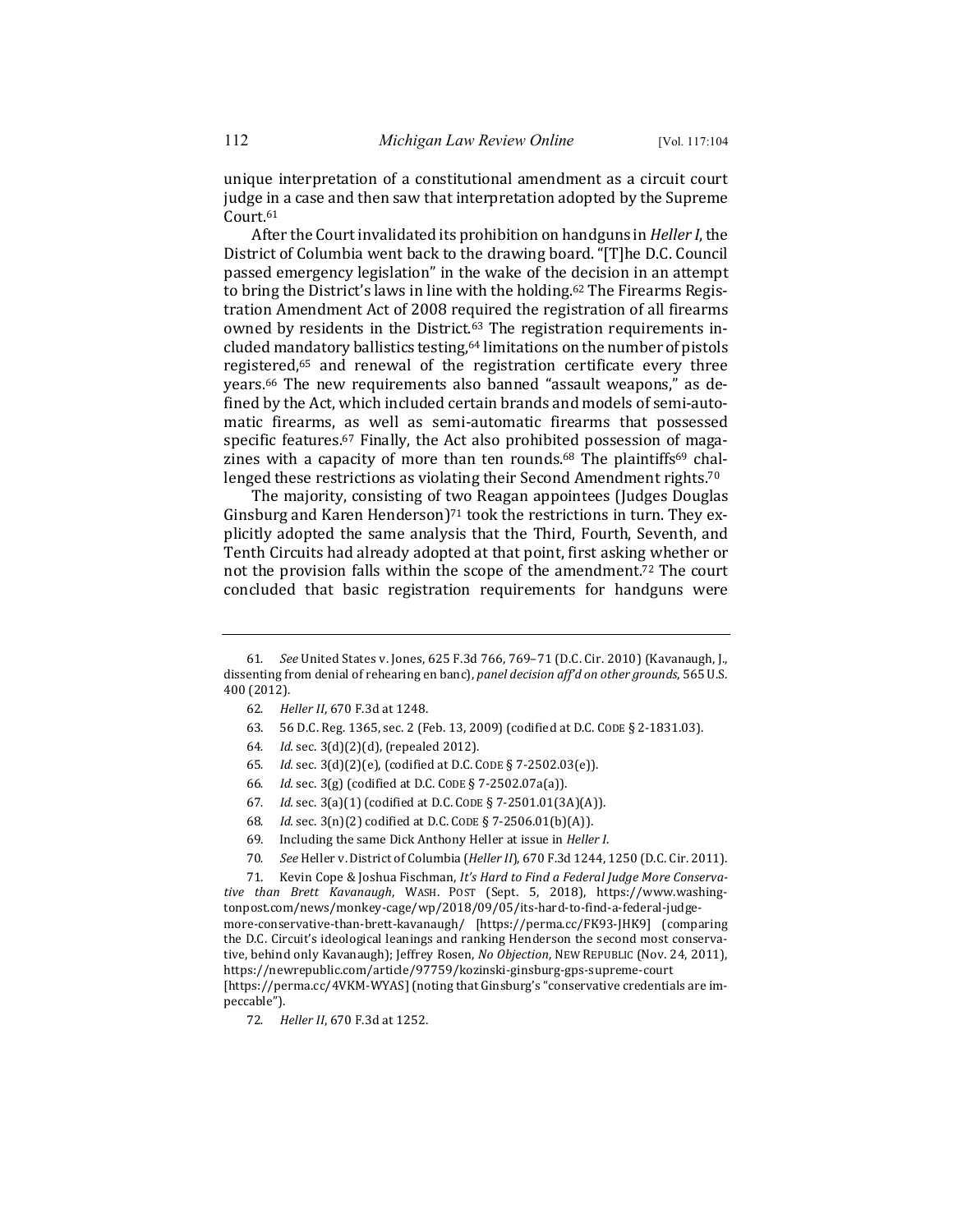"longstanding" in light of multiple state statutes from the early twentieth century, and as such, presumptively outside the scope of the Second Amendment, as defined by *Heller I*, and constitutional.<sup>73</sup> But the majority found that the registration requirements for long guns were novel and fell within the protections afforded by the Second Amendment.<sup>74</sup> The court also concluded that semi-automatic rifles and magazines holding more than ten rounds were in "common use"75 such that limitations on them implicated the plaintiffs' Second Amendment rights.<sup>76</sup>

After finding that these provisions implicated the plaintiffs' Second Amendment rights, the majority had to pick a level of scrutiny. "As with the First Amendment," the court said, "the level of scrutiny applicable under the Second Amendment surely 'depends on the nature of the conduct being regulated and the degree to which the challenged law burdens the right.'"77 Because the court found that registration requirements do not severely limit the possession of firearms, it determined that intermediate scrutiny was appropriate.<sup>78</sup> Similarly, the court concluded that the semiautomatic rifle and large capacity magazine prohibitions neither prohibit the possession of a "quintessential self-defense weapon," like those at issue in *Heller I*,<sup>79</sup> nor do they "effectively disarm individuals or substantially affect their ability to defend themselves," $80$  so intermediate scrutiny was appropriate there, too. The court left open the possibility that certain restrictions may require strict scrutiny analysis, $81$  but notably held that there was an insufficient record for the registration requirement to pass even intermediate scrutiny while upholding the prohibition on high capacity magazines and semi-automatic rifles.<sup>82</sup>

Despite his colleagues' skepticism for the registration requirements and their thorough application of the intermediate scrutiny test, which at that point had already been applied by four other circuits, Judge Kavanaugh objected. His dissent effectively begins and ends at the same point in *Heller I*: he argued that the majority's rejection of Justice Breyer's interest-balancing test foreclosed all the typical levels of scrutiny evaluations, and instead the *Heller I* court implicitly adopted a "history- and

- 77. *Id.* at 1257 (citing United States v. Chester, 628 F.3d 673, 682 (4th Cir. 2010)).
- 78. Id. (citing United States v. Marzzarella, 614 F.3d 85, 97 (3d Cir. 2010)).
- 79. *Heller I*, 554 U.S. at 629.
- 80. Heller II, 670 F.3d at 1262.

81. *Id.* at 1257 (citing Eugene Volokh, *Implementing the Right to Keep and Bear Arms for Self-Defense: An Analytical Framework and a Research Agenda*, 56 UCLA L. REV. 1443, 1471 (2009)).

<sup>73</sup>*. Id.* at 1254.

<sup>74</sup>*. Id.* at 1255.

<sup>75.</sup> District of Columbia v. Heller (*Heller I*), 554 U.S. 570, 627 (2008).

<sup>76.</sup> Heller II, 670 F.3d at 1261.

<sup>82</sup>*. See id.* at 1264.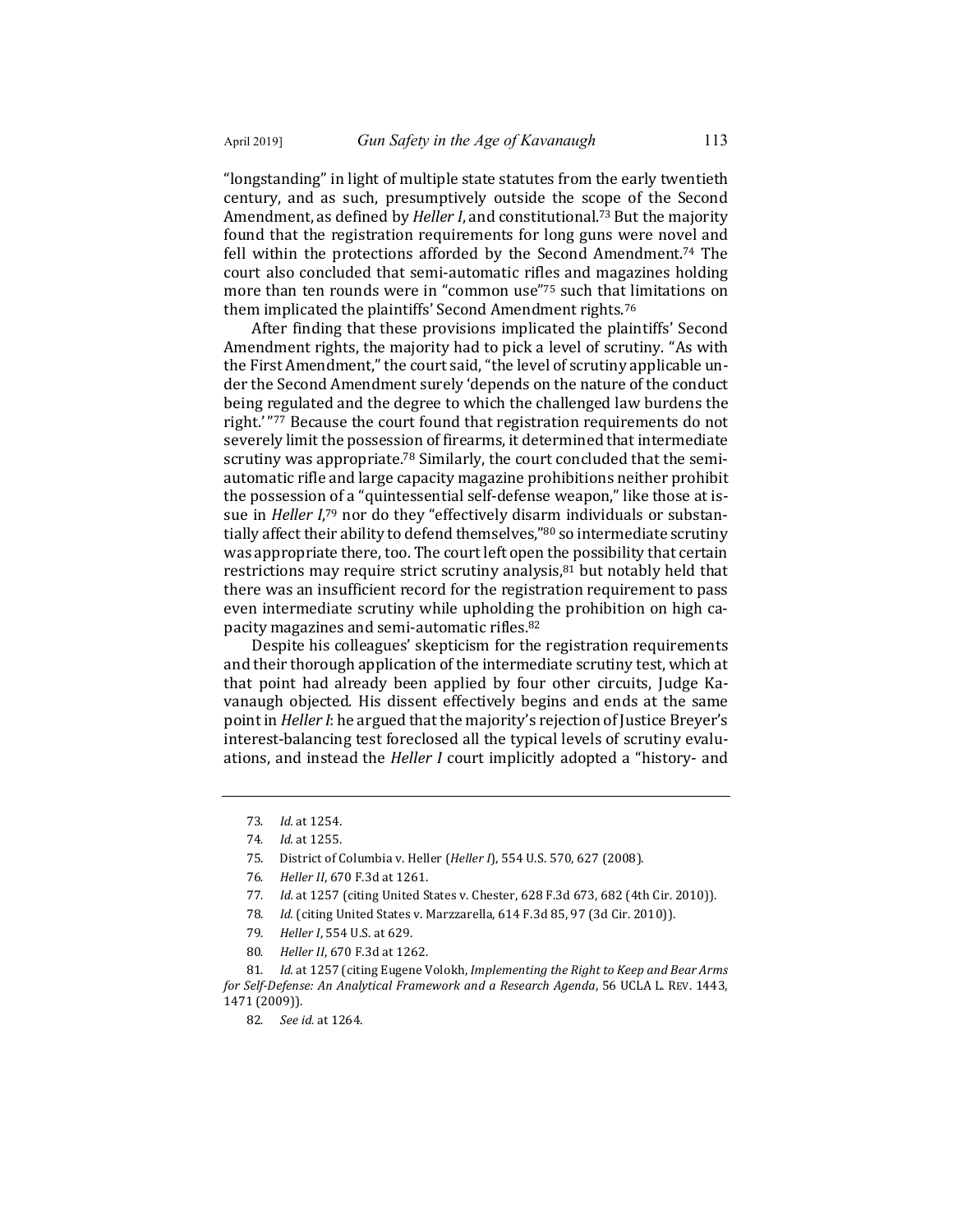tradition-based test."83 In Kavanaugh's view, "*Heller* [*I*] and *McDonald* leave little doubt that courts are to assess gun bans and regulations based on text, history, and tradition, not by a balancing test such as strict or intermediate scrutiny."84 Although he acknowledged that neither the court in *Heller I* nor the court in *McDonald* actually say this anywhere in the opinions,<sup>85</sup> he argued that the carveouts offered by Justice Scalia in *Heller I* are in line with the historical understanding of Second Amendment protections, and traditional restrictions inform us of the original public understanding of the right.<sup>86</sup> The *Heller I* majority said "longstanding" regulations were acceptable, 87 a limitation reaffirmed by *McDonald*, 88 which to Judge Kavanaugh meant that traditional regulations filled the full scope of Second Amendment limitations.<sup>89</sup> Kavanaugh argued that the court rejected the typical range of scrutiny options because it never asked whether the handgun ban at issue in *Heller I* would have passed strict or intermediate scrutiny,<sup>90</sup> and he instead classified *Heller I's* emphatic pronouncement that the ban would have failed both tests as "a gilding-the-lily observation."91

Judge Kavanaugh argued that by rejecting Justice Breyer's unique interest-balancing test, the majority in *Heller I* was also rejecting both strict scrutiny and intermediate scrutiny (having already explicitly dismissed rational basis evaluation as nonviable).<sup>92</sup> Kavanaugh argued that Justice Breyer advocated for an approach that was a form of intermediate scrutiny, which is the approach used as part of the majority's explanation in Heller II.<sup>93</sup> Yet Justice Breyer did not "explicitly advocate" adopting any type of intermediate scrutiny standard.<sup>94</sup> Rather, Justice Breyer merely analogized First Amendment jurisprudence in passing, citing Turner *Broadcasting* to advocate for the general proposition that especially in thorny issue areas such as firearm regulation, legislators, not judges,

88. *See* McDonald v. City of Chicago, 561 U.S. 742, 786 (2010).

<sup>83.</sup> *Id.* at 1270-71 (Kavanaugh, J., dissenting) (arguing that it was a theory of "history and tradition that *Heller* [*I*] affirmed and adopted as determining the scope of the Second Amendment right.").

<sup>84</sup>*. Id.* at 1271.

<sup>85</sup>*. Id.*

<sup>86</sup>*. Id.* at 1272.

<sup>87.</sup> District of Columbia v. Heller (*Heller I*), 544 U.S. 626, 626-27 (2008).

<sup>89.</sup> *See Heller II*, 670 F.3d at 1272-73 (Kavanaugh, J., dissenting) (citing *Heller I*, 544 U.S. at 626-27).

<sup>90</sup>*. Id.* at 1273.

<sup>91</sup>*. Id.* at 1277.

<sup>92</sup>*. Id.* at 1282.

<sup>93</sup>*. Id.* at 1280.

<sup>94</sup>*. See id.*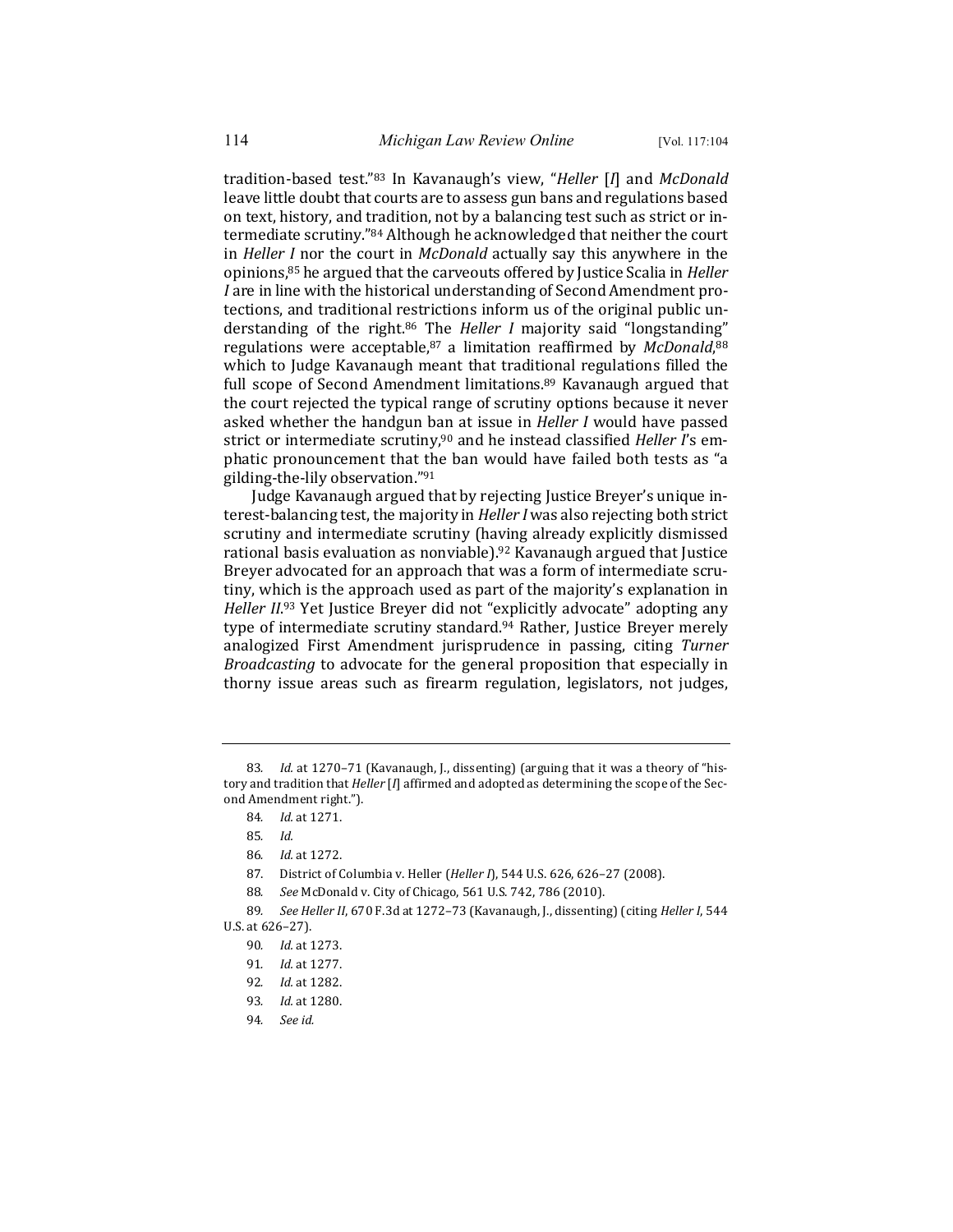should be making determinations on the empirical evidence before them.95

Like Justice Breyer in his *Heller I* dissent, Judge Kavanaugh attempted to use evaluative techniques from other individual-rights provisions of the Constitution to support his interpretation.<sup>96</sup> Since strict scrutiny and intermediate scrutiny were off the table, he said, the Court held that "the scope of the right was determined by text, history and tradition."<sup>97</sup> Because, as noted in *McDonald*, "the traditions of our people [are] paramount" and "long standing regulatory measures" are permissible,<sup>98</sup> Kavanaugh argued that "[g]un bans and gun regulations that are not longstanding or sufficiently rooted in text, history, and tradition are not consistent with the Second Amendment individual right."99 The Second Amendment, Kavanaugh argued, therefore protects individuals from all regulation that is not "traditional" or that restricts usage of firearms that are "in common use today."<sup>100</sup> In applying this new framework to the case at hand, both the majority (which undertook this analysis as part of their threshold inquiry)<sup>101</sup> and Kavanaugh agreed that semi-automatic rifles were in common use, but because "most of the country [did] not" ban them already, the District's new restriction violated Kavanaugh's "history- and tradition-based" test.<sup>102</sup> Similarly, but less convincingly, he concluded that the "fundamental problem with D.C.'s gun registration law is that registration of lawfully possessed guns is not 'longstanding.' "103 In doing so, he declined to analogize, and instead differentiated between longstanding record-keeping laws and licensing requirements.<sup>104</sup>

Judge Kavanaugh responded to the claim that this approach might cast doubt on any restrictions not already adopted before the latter half of the twentieth century by arguing that his approach will somehow be more flexible in analyzing of new regulations because "history and tradition show that a variety of gun regulations have co-existed with the Second Amendment right."<sup>105</sup> For those that are concerned that if a new

95. District of Columbia v. Heller (*Heller I*), 544 U.S. 626, 704-05 (Breyer, J., dissenting) (citing Turner Broad. Sys., Inc. v. Fed. Commc'ns Comm'n, 520 U.S. 180, 195 (1997)).

96. Heller II, 670 F.3d at 1283 (Kavanaugh, J., dissenting).

98. Id. (quoting McDonald v. City of Chicago, 561 U.S. 742, 792 (2010) (Scalia, J., concurring), and *McDonald*, 561 U.S. at 786 (Alito, J., concurring)).

- 102. Id. at 1287-88, 1290-91 (Kavanaugh, J., dissenting).
- 103. *Id.* at 1291.
- 104. *Id.* at 1291-92.

105. *Id.* at 1274–75. Judge Kavanaugh declined to mention any specific regulations other than those mentioned explicitly in *Heller I*.

<sup>97</sup>*. Id.* at 1280.

<sup>99</sup>*. Id.* at 1285.

<sup>100.</sup> *Id.* at 1287.

<sup>101.</sup> *Id.* at 1260-61 (majority opinion).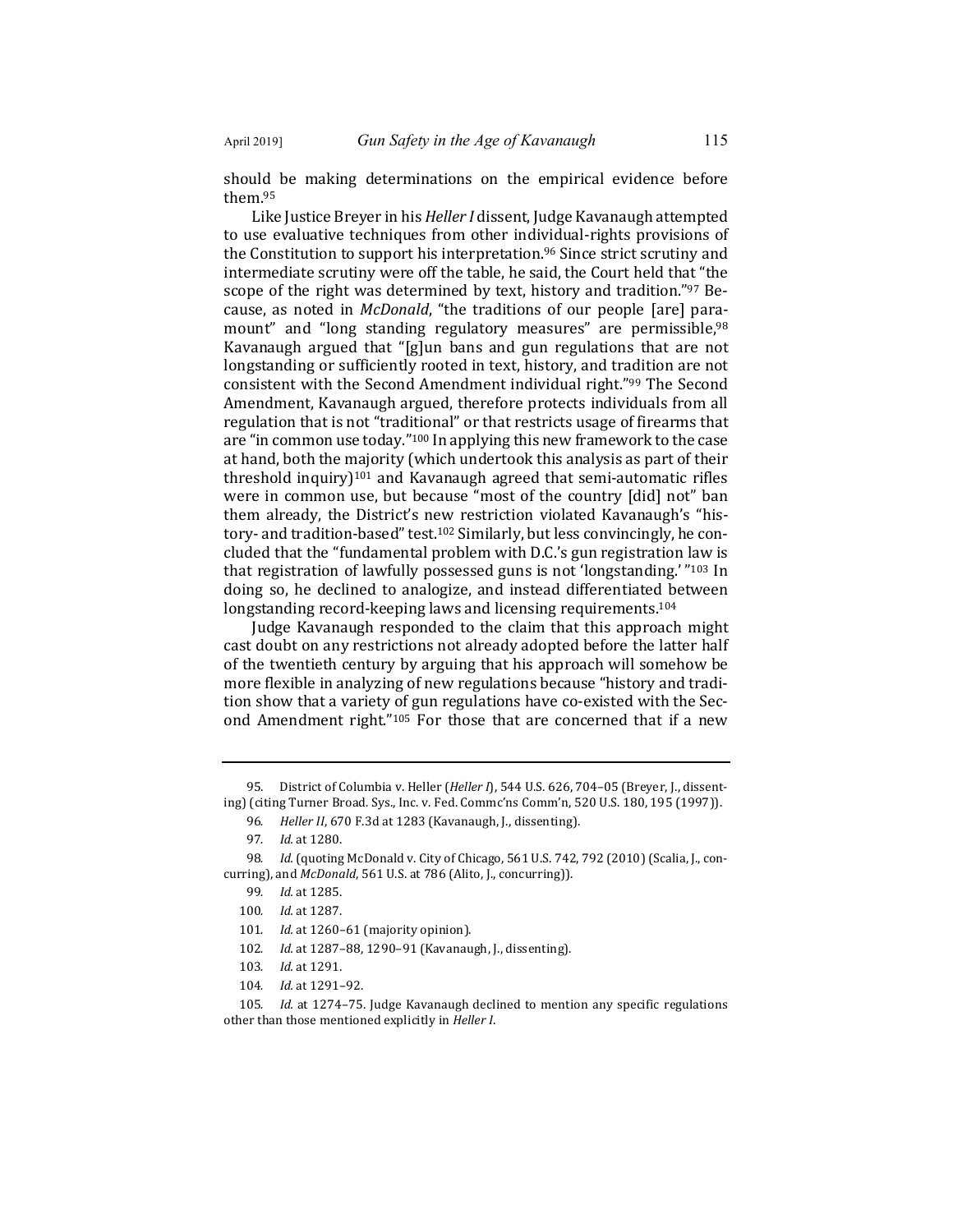firearm is created, it couldn't be regulated under this test, Judge Kavanaugh says that, like in the Fourth Amendment context, judges will have to "reason by analogy."<sup>106</sup> Yet for those concerned that a newly created firearm could come "into common use" before Congress gets around to regulating it, he offers little comfort.

### IV. IMPLICATIONS

The implications of Justice Kavanaugh's writings are far-reaching for multiple reasons. If adopted by the Supreme Court as the appropriate evaluative technique for Second Amendment challenges, his approach would obviously alter the types of regulatory options available for legislatures attempting to combat gun violence. Second, and perhaps more important, is the simple fact that Justice Kavanaugh's unique jurisprudence has an uncanny ability to become law. In the Senate Questionnaire he submitted to the Senate Judiciary Committee in advance of his confirmation hearing to the Supreme Court, Justice Kavanaugh was asked to provide a summary of the ten most significant cases over which he presided. In nine of them he expressed a position later adopted by the Supreme Court.<sup>107</sup> One of these opinions in particular stands out.

In *Jones v. United States*, then-Judge Kavanaugh wrote a dissent from denial of rehearing en banc, in which he argued that the court should have considered the plaintiff's alternative argument that the district court improperly admitted evidence obtained through the installation of a GPS tracker on his vehicle.<sup>108</sup> The plaintiff's second argument was that the police violated his Fourth Amendment rights by trespassing on his property in order to install the tracker on the vehicle. Judge Kavanaugh believed that the officer in the case made a physical intrusion onto the defendant's car in order to install the GPS device. At the time, this theory ran contrary to longstanding Fourth Amendment doctrine, which typically relied on the "reasonable expectation of privacy" test from *Katz v. United States*.<sup>109</sup> Upon review, a plurality of the Supreme Court agreed with Judge Kavanaugh's property-based theory.

This is not to say that just because Chief Justice Roberts and Justice Thomas (the two Justices still on the bench that signed on to the Scalia *Jones* plurality opinion) signed on to *Jones* they would immediately sign

<sup>106.</sup> *Id.* In the same opinion, Judge Kavanaugh rejected analogies offered by the District between the registration provisions and licensing or sale log laws. *Id.* at 1291.

<sup>107.</sup> BRETT M. KAVANAUGH, S. COMM. ON THE JUDICIARY, PUBLIC QUESTIONNAIRE FOR NOMINEE TO THE SUPREME COURT 43 (2018).

<sup>108.</sup> United States v. Jones, 625 F.3d 766 (D.C. Cir. 2010) (Kavanaugh, J., dissenting from denial of rehearing en banc), *panel decision aff'd on other grounds*, 565 U.S. 400 (2012).

<sup>109.</sup> Katz v. United States, 389 U.S. 347, 360 (1967) (Harlan, J., concurring); see United States v. Jones, 565 U.S. 400, 405-06 (2012).